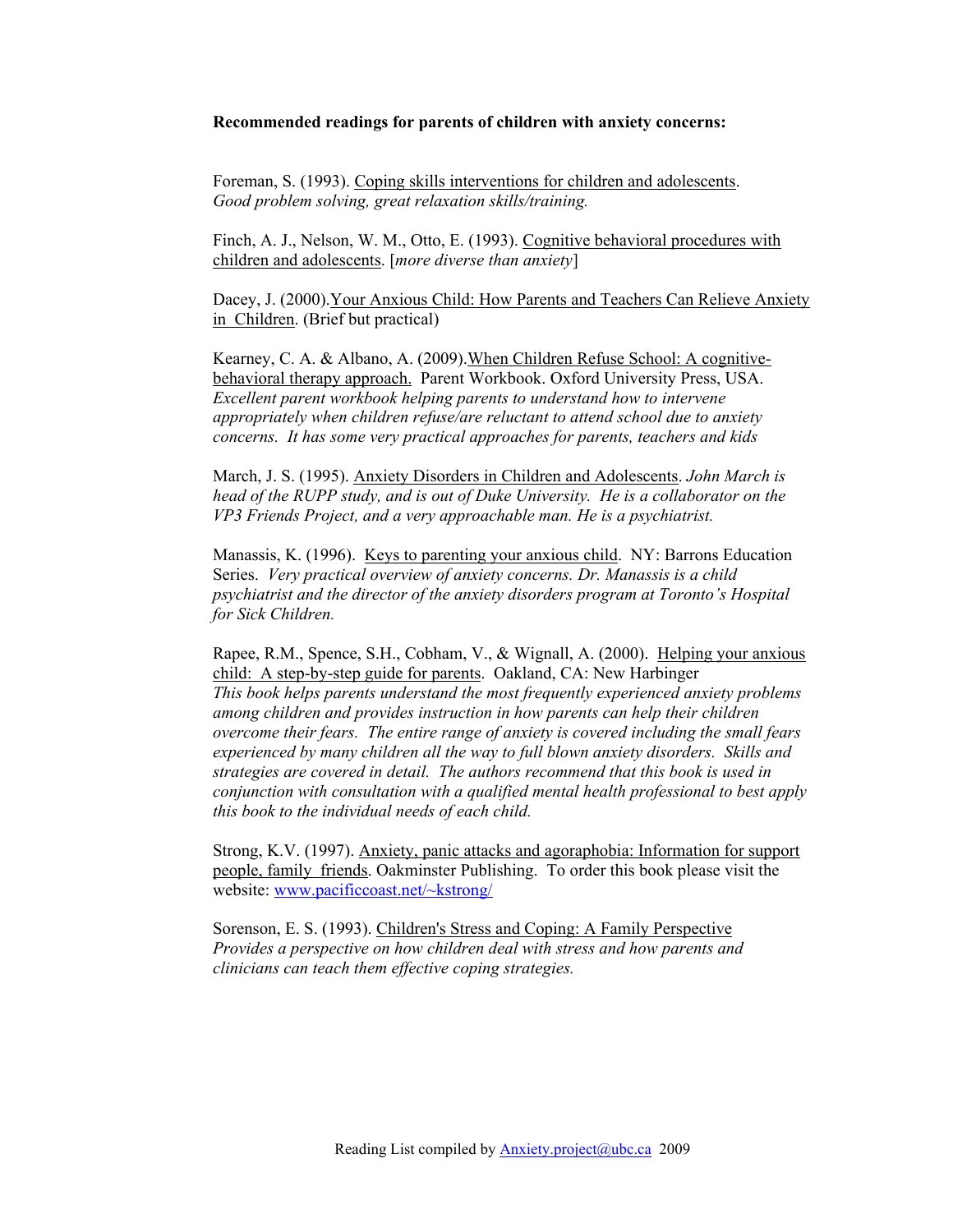#### **Recommended websites for parents of children with anxiety concerns**:

## www.anxietybc.com

Run and operated by the Anxiety Disorders Association of BC, a nonprofit organization whose mission is to increase awareness and promote education of anxiety disorders, increase access to evidence-based treatment, and to encourage and develop new treatments and delivery. Has a click and print self-test for anxiety disorders for adults. Video clips with "child experts" explain the different subtypes of anxiety disorders, with tips for parents.

### www.adaa.org

Run and operated by the Anxiety Disorders Association of America. Has a very good page on literature for children, adolescents, parents, and professionals. Is supported by drug companies. Has a click and print test for adolescents for anxiety disorders.

### www.childanxiety.net

A nonprofit educational website.

# **How to order FRIENDS materials:**

1. As part of the province-wide MCFD sponsored FRIENDS Program, BC school teachers and educators teaching grade 4, 5 & 7 students can order FRIENDS materials at no cost after completion of the required FRIENDS 1-day training.

For more information got to the FRIENDS website at: www.mcf.gov.bc.ca/mental\_health/friends.htm

**2.** For those wishing to use the FRIENDS program for other purposes outside of the school system, FRIENDS materials can be purchased directly via:

Crown Publications Queen's Printer for British Columbia Phone: 250-387-6409 Toll Free: 1-800-663-6105 Website: **www.publications.gov.bc.ca** Email: crownpub@gov.bc.ca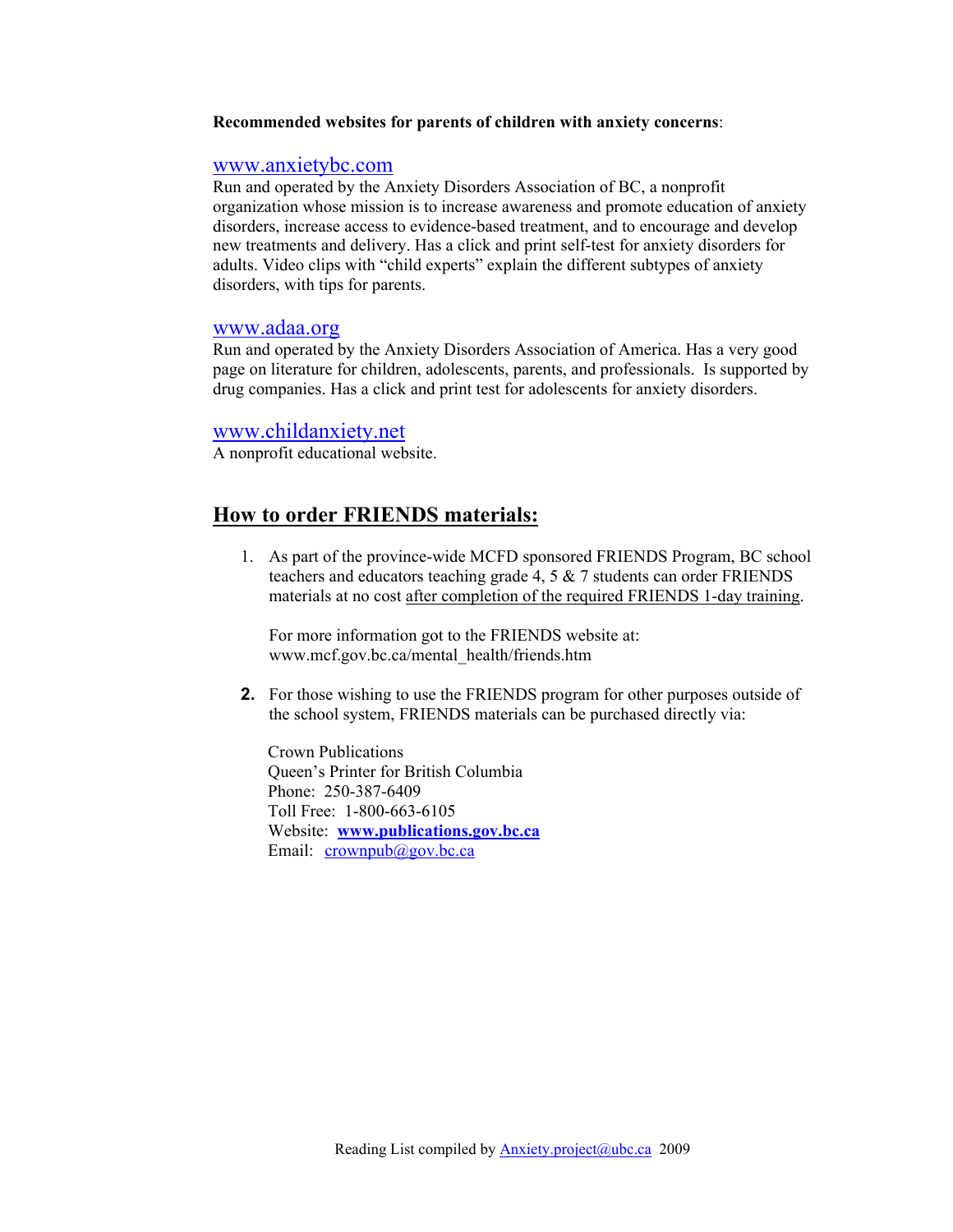### **What is Anxiety?**

*Anxiety means feeling worried and nervous. It is a normal human reaction to stressful situations or even new situations. Anxiety is both psychological and physical.*

*Psychological symptoms* include worried thoughts, being unable to concentrate, being irritable, thinking the worst, and feeling afraid.

*Physical symptoms* of anxiety include racing heart, fast breathing, stomach aches or "butterflies", headache, muscle tension, and constantly feeling tired and "on edge".

### **Isn't Anxiety Normal?**

*Anxiety is a normal built-in human reaction to signal that you need to be ready for action or that there is some danger. Anxiety is a signal that often helps us to pay attention, to be careful, or to recognize that there is a problem to be solved. Anxiety plays a role in the development of the conscience as children are growing up; they learn that disobeying rules makes them anxious which doesn't feel good.*

*It is normal to become anxious when big changes are happening: a new school, a move, changes in the family structure (new baby, new marriage, etc.), or when upsetting things happen – loss of a friend, when parents are fighting. Children also tend to worry about certain things at different ages. Preschoolers worry about the dark or being separated from their parents. Older children worry about whether they will be accepted by friends or on a team, or about tests. Teens worry about friends, their future, their health and so on.*

## **When is Anxiety a Problem?**

*Anxiety is a problem if it occurs too much of the time, or is interfering with daily life.*

### **Anxiety in Young People:**

*Children can have all the anxiety disorders that adults suffer. At least 5 per hundred children will have a significant anxiety problem such as Panic Disorder, Generalized Anxiety, Obsessive Compulsive or Posttraumatic Stress Disorder. Even more will have Social Phobia, or other phobias or fears.*

*The challenge with childhood anxiety is that it is often not recognized. While some children may be obviously upset and worried, others will have different reactions, becoming angry, uncooperative and even aggressive.*

Common symptoms of anxiety in children:

- **Worries**
- **Tearfulness**
- Clinging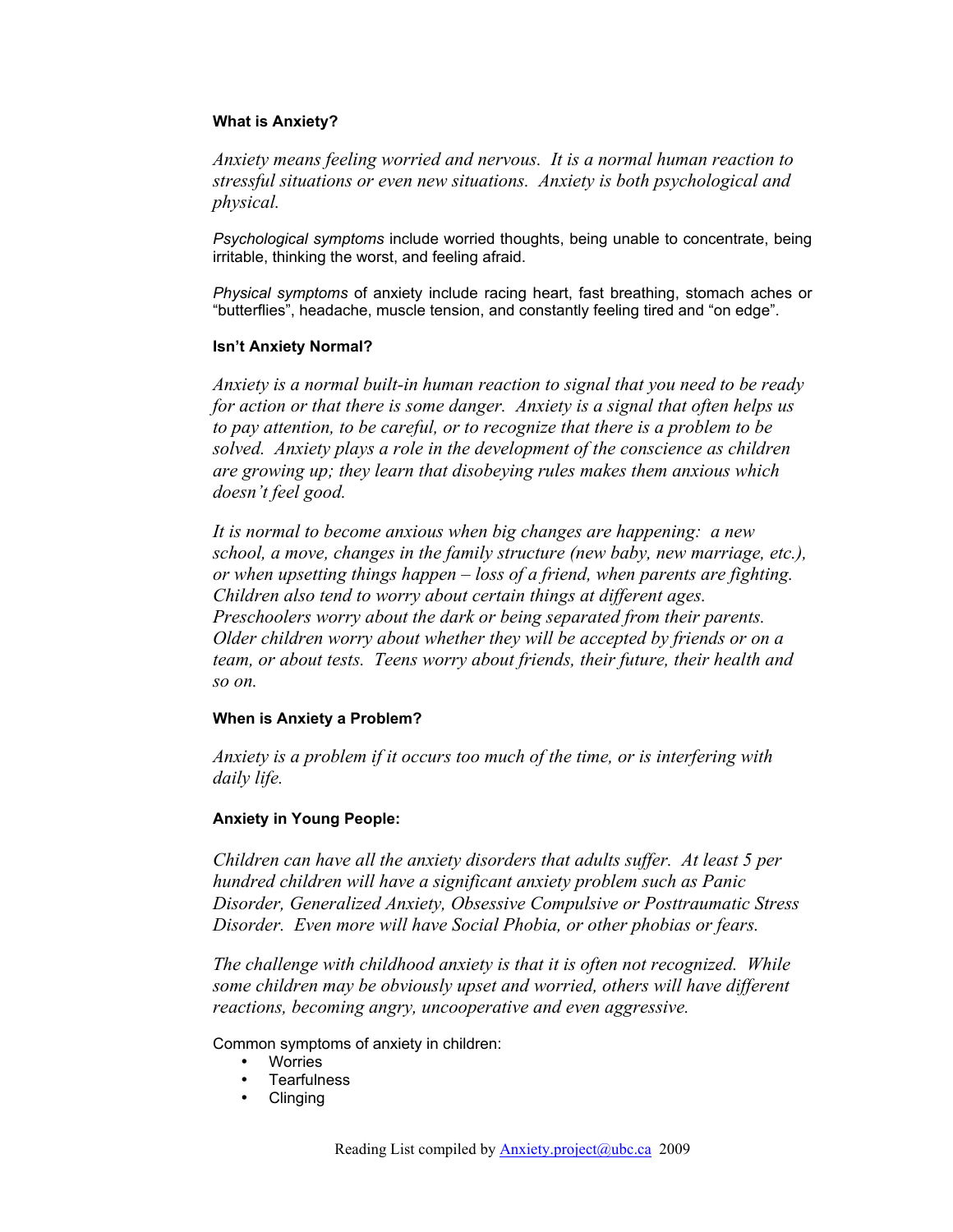- Avoidance or Withdrawal
- Separation fears
- Sleep problems
- Physical complaints
- Constant fatigue

Other symptoms of anxiety in children:

- Anger, Tantrums
- Irritability
- Oppositional attitude
- Inflexibility
- Aggression
- Inattentiveness
- Fidgety or hyperactive
- Refusal to go to school
- Excessive resistance to doing work

### **What Causes Anxiety?**

- Inborn, inherited tendency
- Shy or cautious temperament
- Unpredictable lifestyle
- Stressful experiences
- Learning from anxious parents
- Habit patterns of avoidance

# **The tendency to anxiety is inherited, and made worse by stressful experiences.**

## **Anxiety is Contagious in Families:**

*Anxious children affect the rest of the family. Often the anxious child is demanding, difficult to please, won't go to sleep in her own bed at night, and disrupts daily routines with refusal to cooperate or emotional outbursts. Parents may disagree about handling this, and feel unsure about whether to be more firm, or to give in. The end result is frustrated, tired parents who feel they are "walking on eggshells" around the anxious child. Often the parents are already anxious people. Anxiety is contagious within families, and it seems that everyone ends up its prisoner.*

## **Anxiety and Perfectionism:**

*Many anxious children are "perfectionistic". They want to do things perfectly right away – or else they may refuse to do them at all. Sometimes perfectionistic children are quite paralyzed by this. They don't feel like they can start anything because they won't do it well enough anyway. They finally start, and a little thing goes wrong, and they have a catastrophic reaction. Generally, they end putting everything off or "procrastinating". Homework piles up, chores are not done, the room is a mess, and they certainly don't look like most people's idea of a perfectionist. They may refuse to try new things. They won't ride a bike, won't go to the new preschool, an often won't do*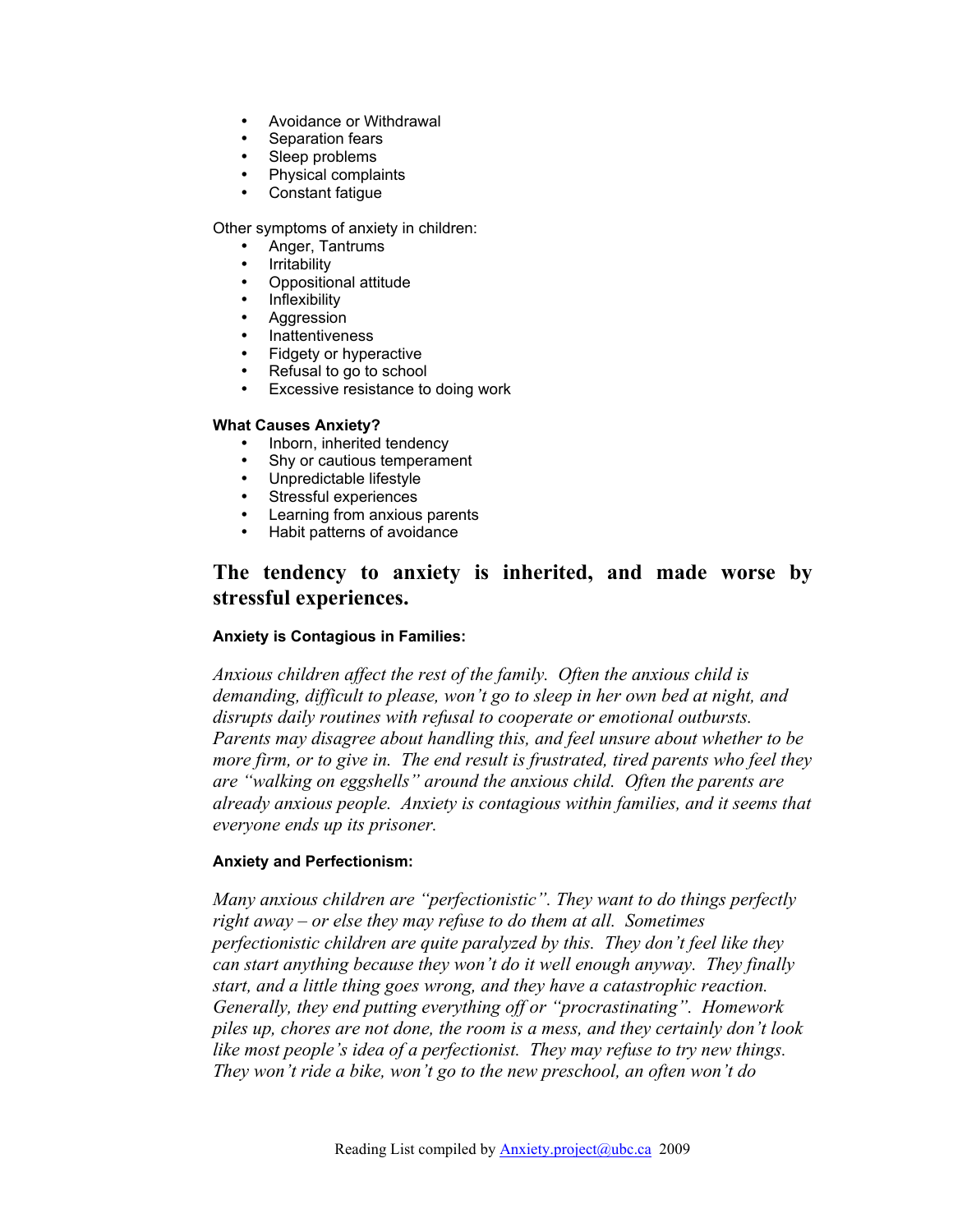*written schoolwork. This is even worse if they also have a minor problem with coordination so their work doesn't look neat.* 

*The suggestions that follow for managing anxiety really work for these kids. An excellent book is called Perfectionism: What's So Bad About Being Too Good by Adderholdt-Williams.*

## **Helping Anxious Children**

In most cases, the tendency to be anxious stays with a person throughout their life. So we need to help anxious children develop coping skills to manage their own anxiety eventually. This starts with parents helping them. Older children and teens can do some of this for themselves!

**1. Assessment:** Have a child's general health checked by the doctor. Untreated allergies, anemia, ear infections or other problems make it harder for anxious children to cope. The doctor can also check out whether panic attacks or obsessive compulsive disorder, which need very specific treatment, are present. For some kinds of anxiety, medicine may be suggested, but in most cases treatment includes learning new coping skills.

**2. Look after the basics:** No one copes well when they are tired or hungry. Anxious children often forget to eat, don't feel hungry, and don't get enough sleep. Establish bedtime routine (see below), and offer frequent, nutritious snacks. Anxious children rarely eat a large full meal. They are better to "graze" as long as the snacks cover the basic food groups in a day.

**3. Establish routines:** Routines reduce anxiety. But anxiety tends to disrupt routines. So you need to work hard to build regular patterns so life is more predictable. Have the child help plan the routine. Making an attractive schedule for the fridge gives a sense of control and order. This is not the kind of child who copes well with a disorganized, "spontaneous" family style. Help the child adjust to changes by gradually introducing them and preparing them in advance.

**4. Bedtime routines** are especially important. Start at least an hour before the planned bedtime, build in a story, a chat time, some warm milk or snack. A warm bath ahead of time may help. The ritual helps the child gradually relax. It is important that parents not get into the habit of sleeping with the child or having them fall asleep in the parents' bed as this becomes a habit which is hard to break. Settle them with some quiet music or a story tape, and check in briefly at planned intervals (5 min. for young child, 10-15 min. with older) so they don't need to worry about where people are. A good routine can take several weeks to establish, but everyone will feel better once it is in place.

**5. Plan time for homework and projects:** This needs to be a regular part of the schedule, as anxious children tend to procrastinate. Because anxious